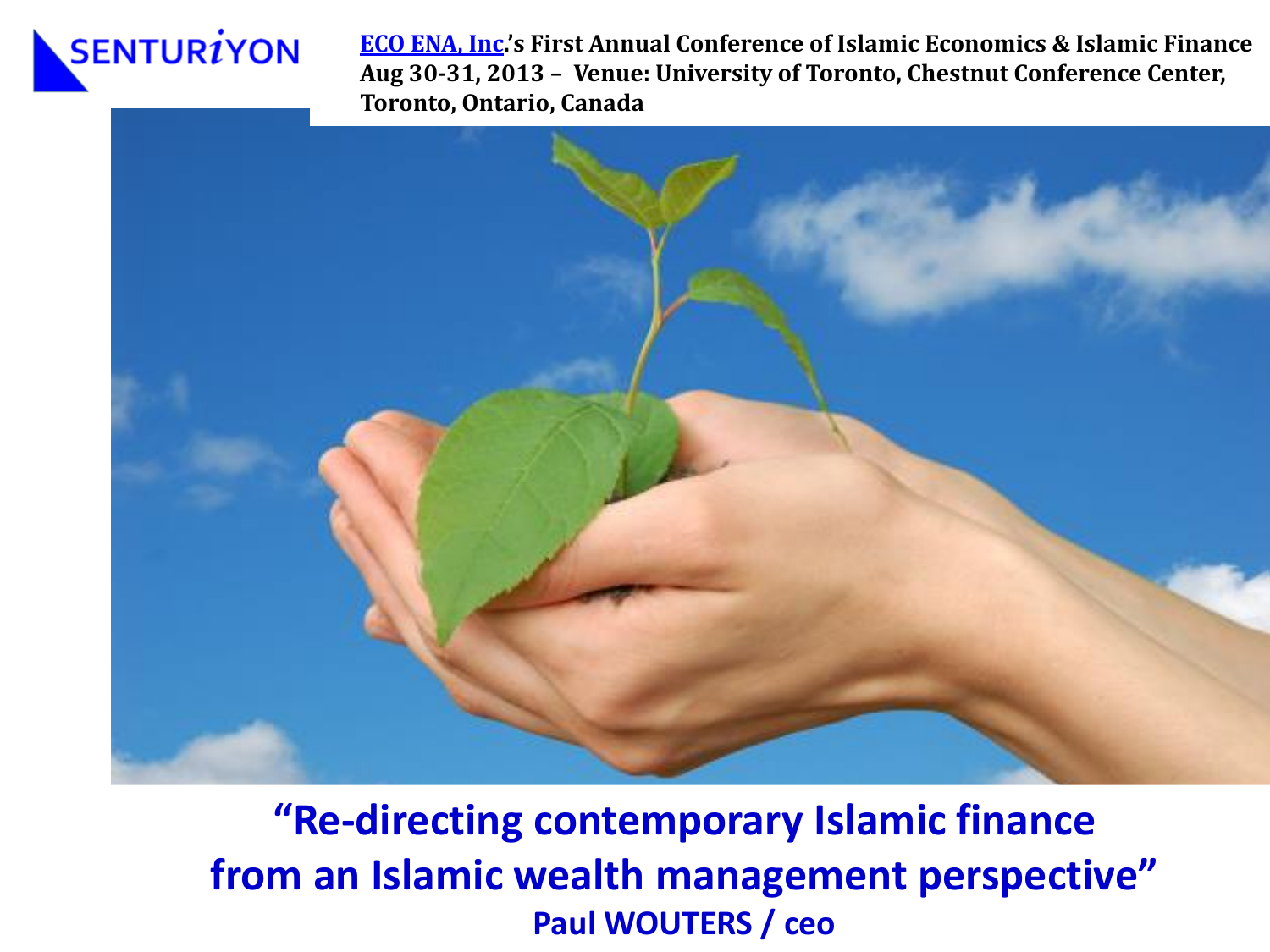**ECO ENA - The First Annual Conference of Islamic Economics & Islamic Finance Aug 30-31, 2013 – University of Toronto , Ontario, Canada**

> **"Re-directing contemporary Islamic finance from an Islamic wealth management perspective"**

#### **WARNING**

The strategic observations made in this presentation are more 'think tank' theoretical and do not always reflect present day market conditions and opinions.

Viewer discretion is advised. Do not try this at home without professional assistance. And please wear safety belts for your own protection.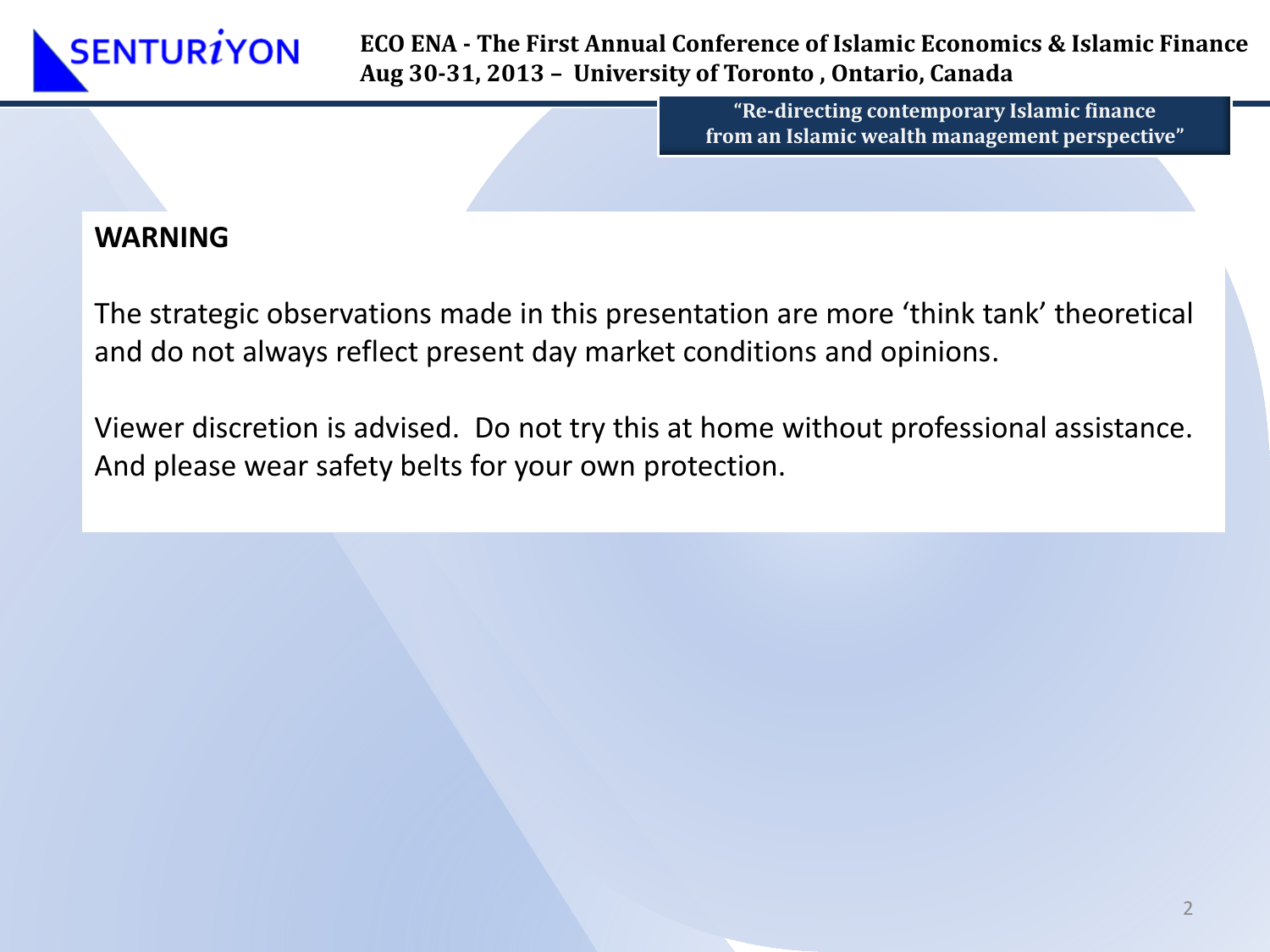

**"Re-directing contemporary Islamic finance from an Islamic wealth management perspective"**

#### **Where are we now and where do we want to be in 15 years time**

- **A 1.3 billion USD industry with steady growth and high profitability**
- **Market participants (bankers and bank owners and clients)**
- **Rest of the market : openly disappointed about lack of justice, lack of profit sharing and perceived true Islamic finance tenets, lack of agreement on Shari'ah compliancy**
- **Behavior reporting / press**

**Step up the plate, move to the next phase or let the flow go free ?**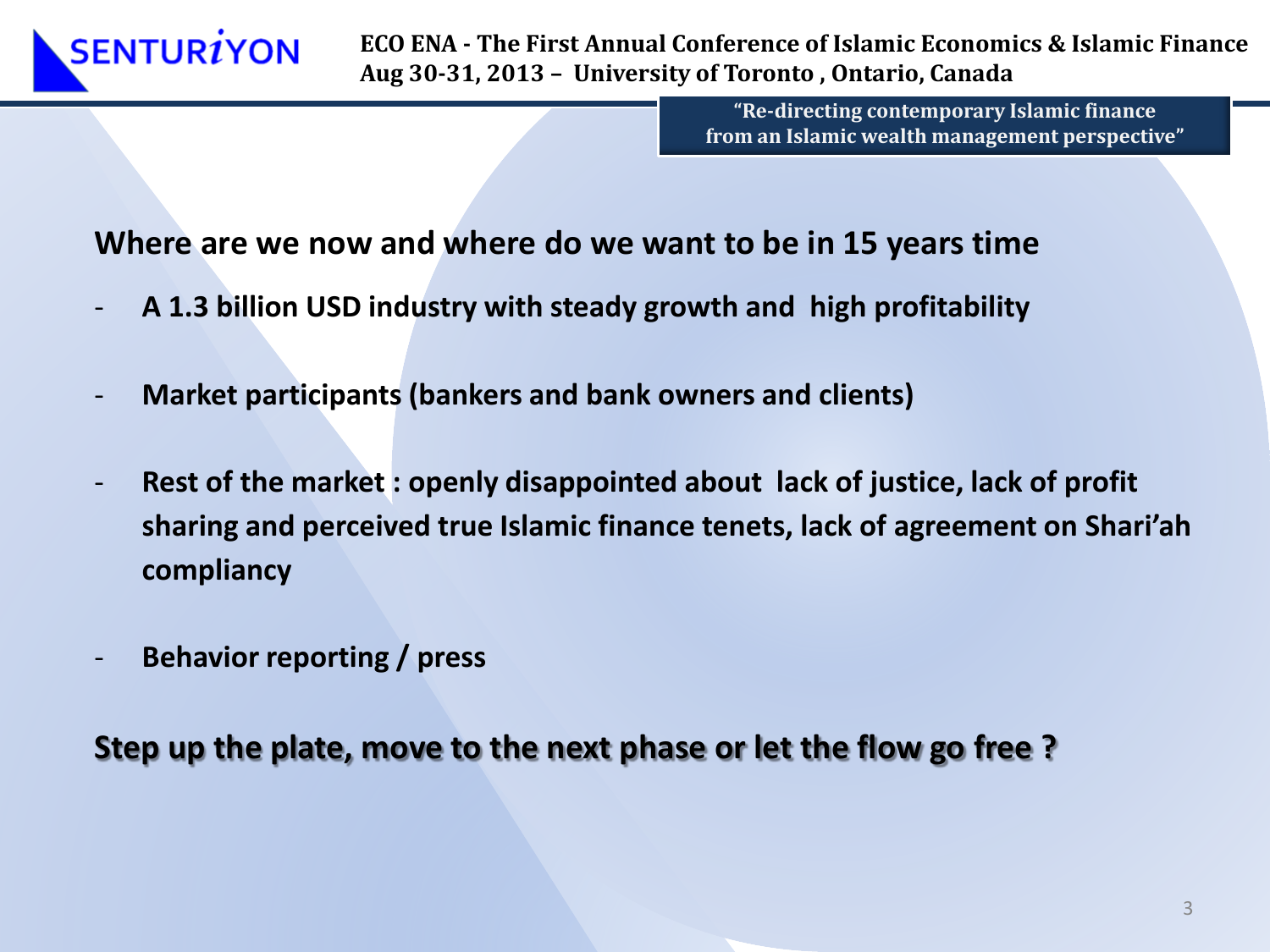**"Re-directing contemporary Islamic finance from an Islamic wealth management perspective"**

#### **The contemporary mainstream setting**

- **'science' and market behavior have been de-contextualized**
- money is individual, has 'no color' and bears no responsibility at all
- **creation of wildcards**

**SENTURIYON** 

- **Islamic products look the same, behave the same, have the same goal and outcome and are marketed the same as conventional ones**
- **Islamic financial industry conservative and risk averse rather than innovative, as entrepreneurial Islamic regulators experience every day**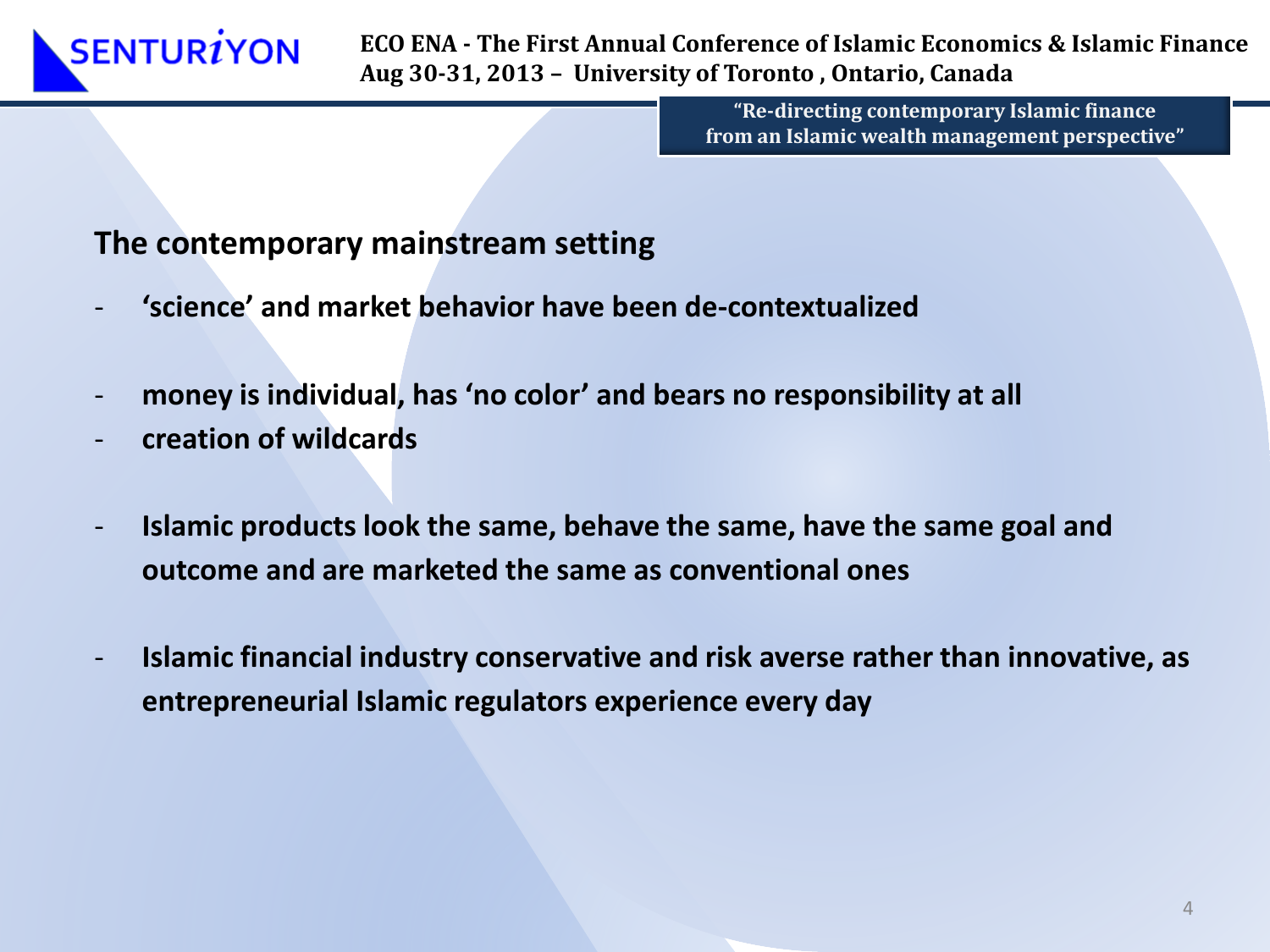**ECO ENA - The First Annual Conference of Islamic Economics & Islamic Finance Aug 30-31, 2013 – University of Toronto , Ontario, Canada**

> **"Re-directing contemporary Islamic finance from an Islamic wealth management perspective"**

#### **The contemporary IF efforts**

**1. Pure legal product structuring : the use of the nominate contracts and partnerships** 

**somewhat less focus** 

**2. Ethical constraints in the product design (Riba, Gharar, Maysir)**

**lots of focus and endless debates**

**3. Ethical market behavior of the market participants and boundaries of the free market, market organization** 

> **out of focus nowadays with copy / paste of conventional market regulations**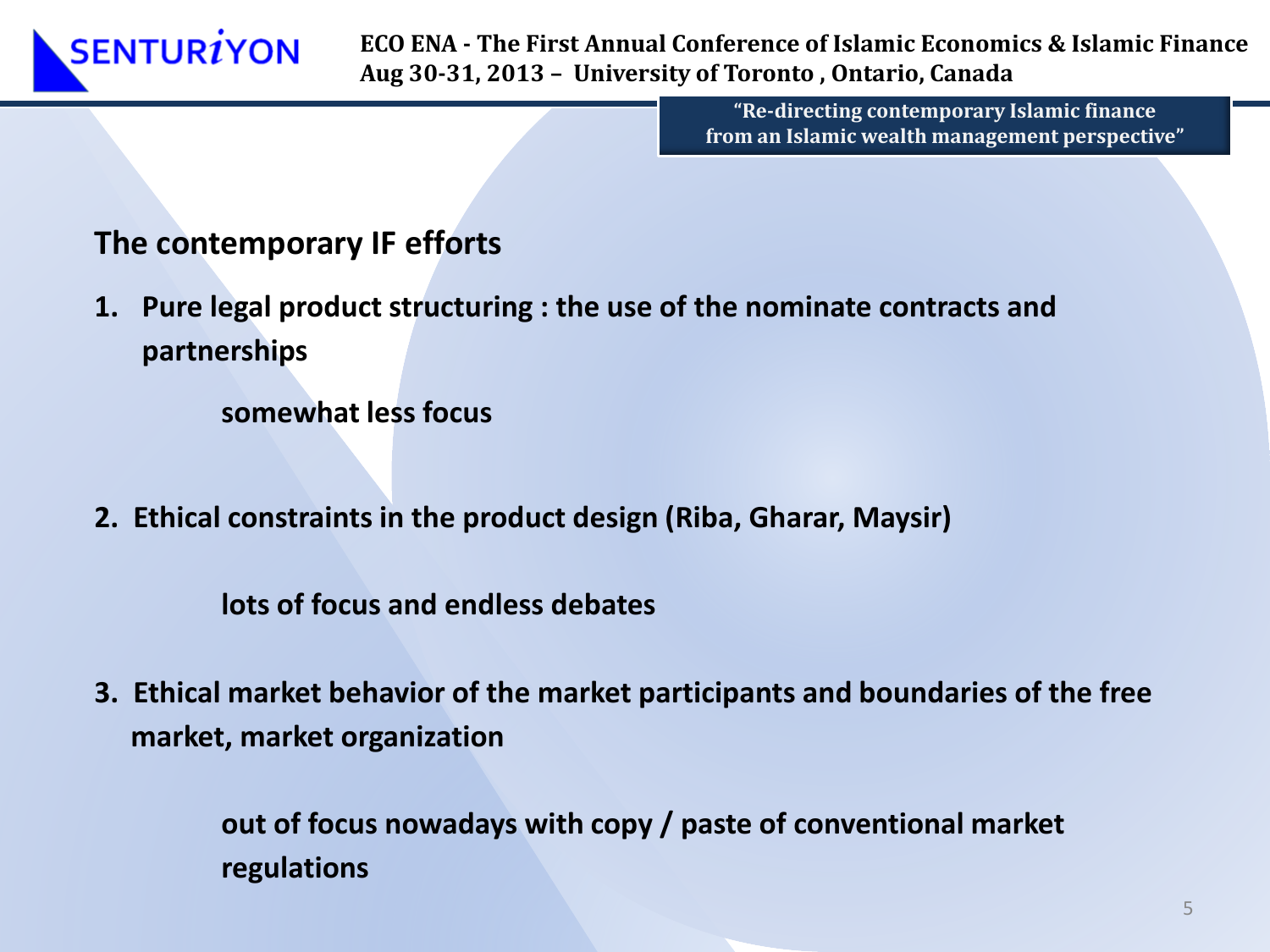**"Re-directing contemporary Islamic finance from an Islamic wealth management perspective"**

#### **What is (Islamic) wealth management?**

- **trading stock as example**
- **holistic (tawhid, definition of wealth, acquisition, spending, debt, regulation behavior rather than facts, rights but also responsibilities)**
- **banking is not an isolated 'subject on the curriculum' but integrated part of the whole**
- **different focus is less 'profitable' ?**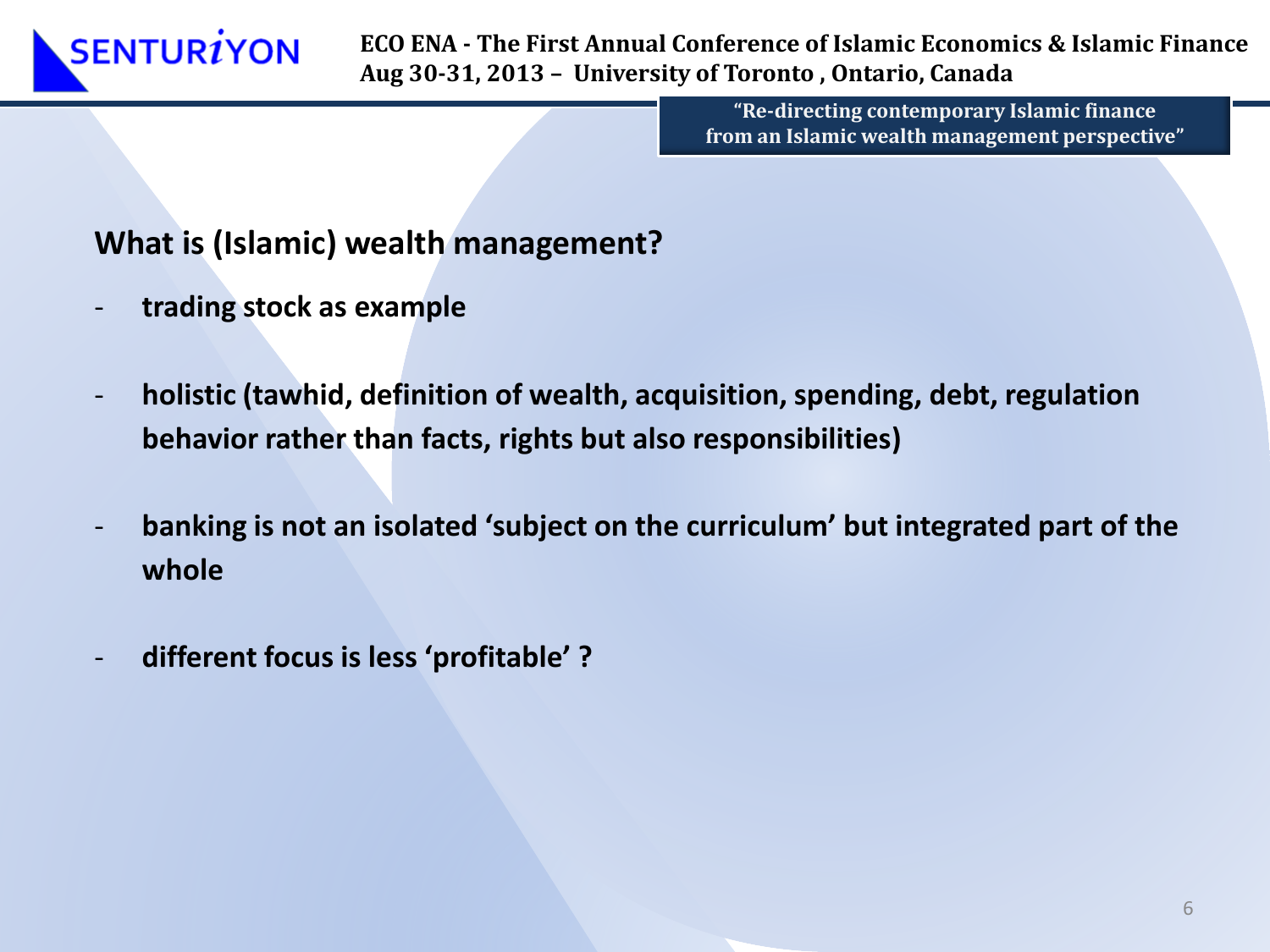

> **"Re-directing contemporary Islamic finance from an Islamic wealth management perspective"**



**Sources pictures: pathconscious.com / getreelblog.com / jerry-elman.com / istaznoramin.com**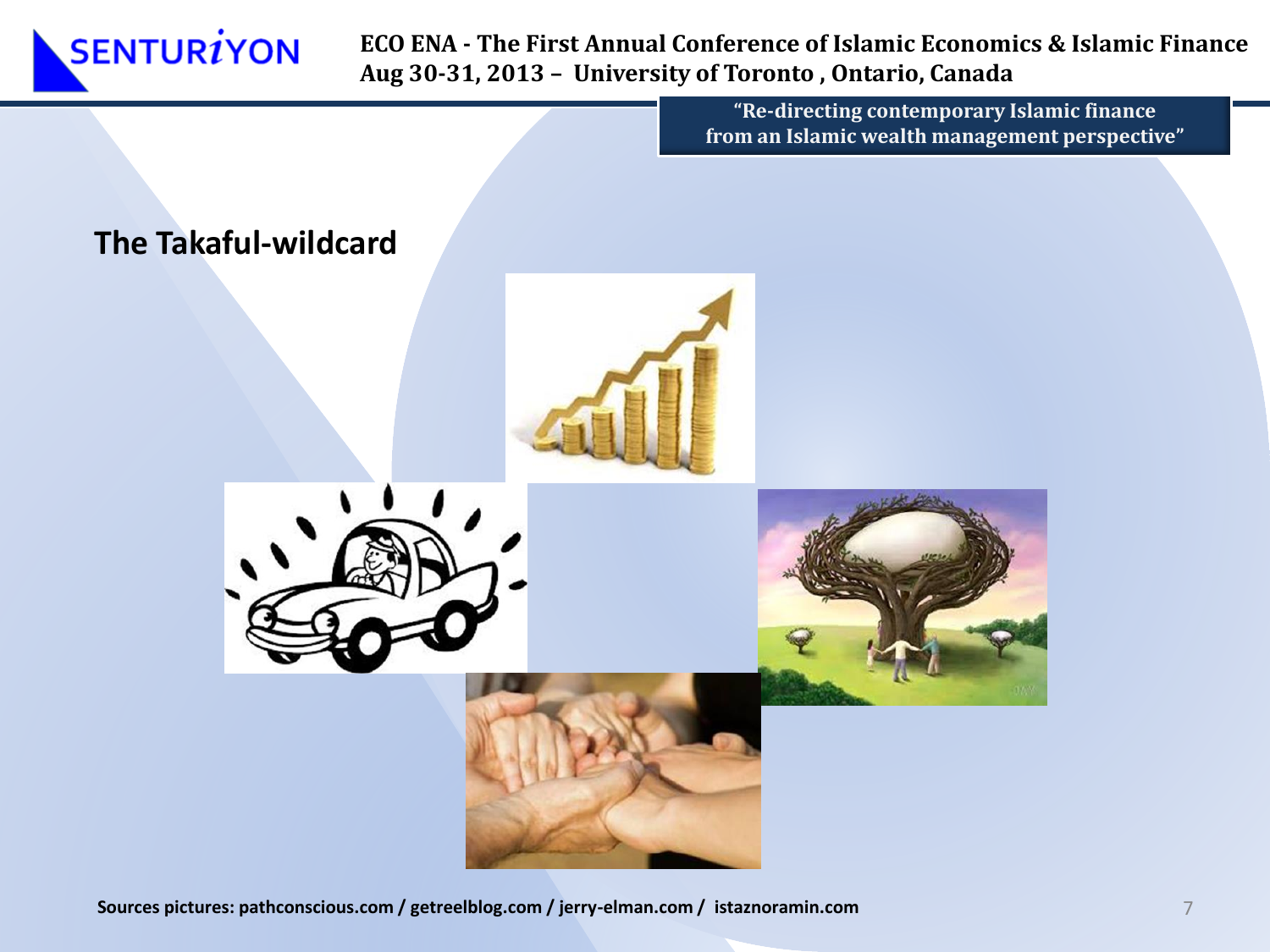

> **"Re-directing contemporary Islamic finance from an Islamic wealth management perspective"**

#### **The Retail banking-wildcard**







**Sources pictures: kalixcommunications.com / southweb.org / leadsoftny.com**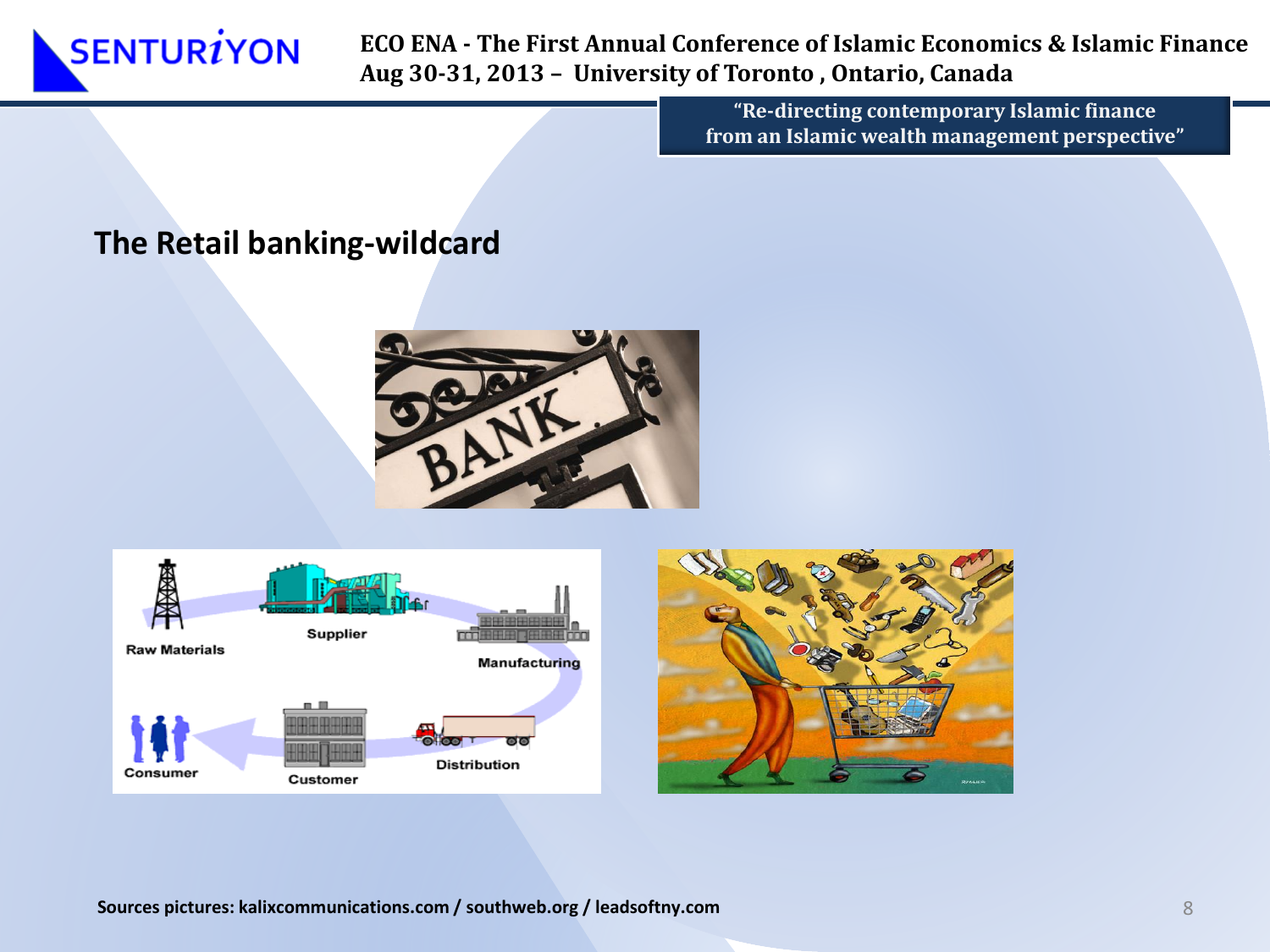

> **"Re-directing contemporary Islamic finance from an Islamic wealth management perspective"**

# **WHERE TO GO ?**

**Status quo**

**Challenge of change**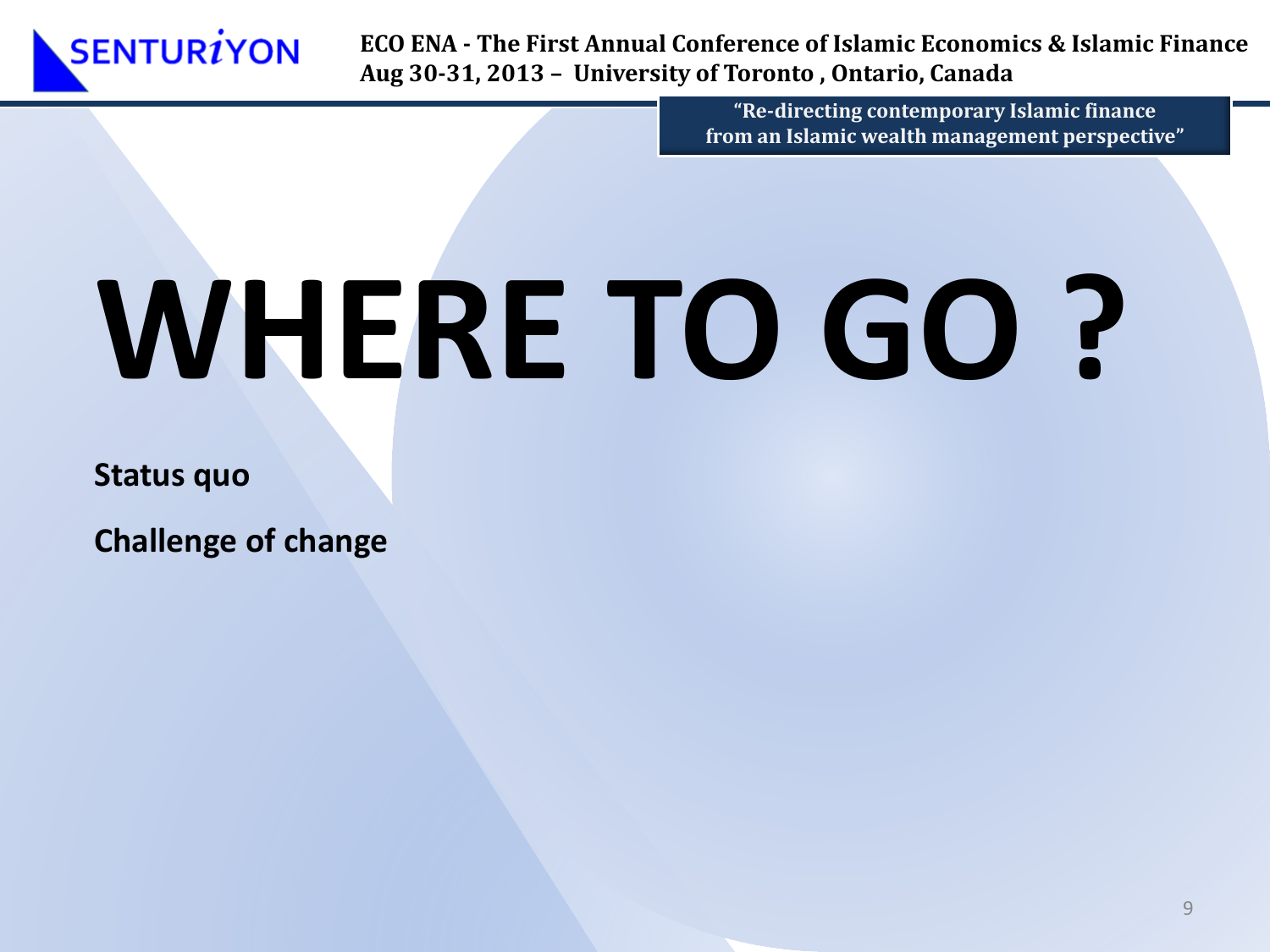**"Re-directing contemporary Islamic finance from an Islamic wealth management perspective"**

**"He (al-Sha'bi 104/722) used to say that if for the sake of only one word of wisdom any one travelled from one end of Syria to the other end of al-Yaman, he (al-Sha'bi) would not consider his journey to have been taken in vain."**

Abu 'Umar Yusuf b. 'Abd Allah Ibn 'Abd al-Barr, **Jami Bayan al-'Ilm w' Fadlihi**, Cairo, nd, 2 vol., vol. I, p. 95 as quoted in Muhammad Zubayr Siddiqi, **Hadith Literature – its origin, development, special features and criticism**, first printed 1961 by Calcutta University Press, reprint 2006 by Islamic Book Trust, Kuala Lumpur-Malaysia, 211 p., p. 67-68

**"Narrated An-Nu'man bin Bashir: The Prophet said "Both legal and illegal things are obvious, and in between them are (suspicious) doubtful matters. So who-ever forsakes those doubtful things lest he may commit a sin, will definitely avoid what is clearly illegal; and who-ever indulges in these (suspicious) doubtful things bravely, is likely to commit what is clearly illegal. Sins are Allah's Hima (i.e. private pasture) and whoever pastures (his sheep) near it, is likely to get in it at any moment."** 

**Sahih al-Bukhari**, Volume 3, Book 34, Number 267